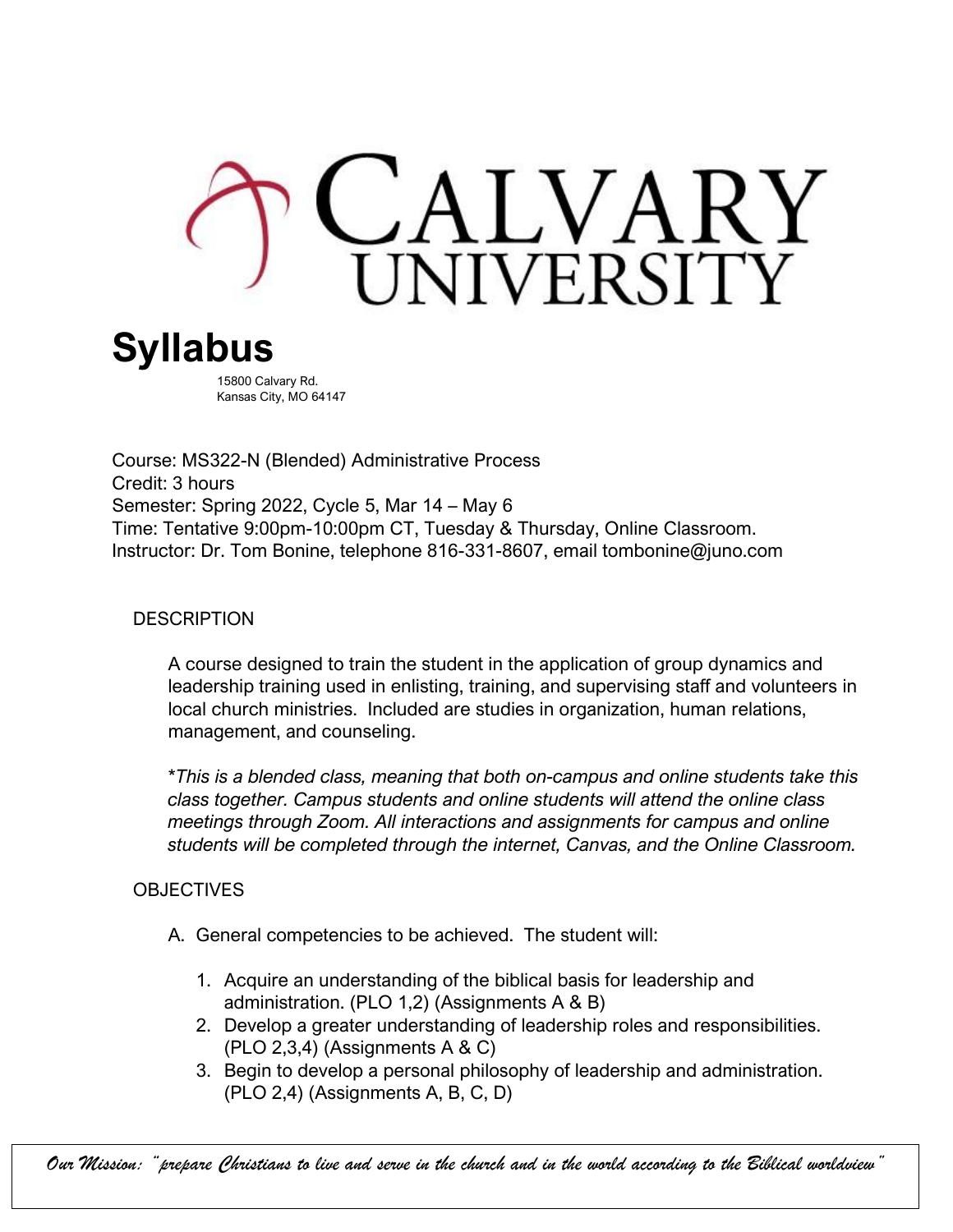- B. Specific competencies to be achieved. The student will:
	- 1. Prepare a detailed job description for his or her role in a class organization. (PLO 2, 5) (Assignment D1)
	- 2. Gain experience in solving organizational problems by applying principles of organization and administration. (PLO 3, 4, 5) (Assignment D)
	- 3. Acquire a knowledge of the qualifications and qualities of an effective leader. (PLO 1, 2, 3, 4, 5) (Assignments A & C)

REQUIREMENTS (Late assignments are penalized one letter grade.)

A. Reading/Reporting (35%)

Read 1200 pages of "Administrative Process" material (the textbooks may be used for this reading). Take notes from your reading and record your sources in your reading reports. Turn in a typed single spaced one-page reading report each week of class (150 pages of reading for each report). In your report, tell what books were read, tell how many pages were read from each source, and list some principles and ideas which may be helpful in your future life and ministry. These reading reports should be done in conjunction with the class schedule topics and in areas of special interest to you. One report is due each week of the cycle.

B. A Christian Philosophy of Leadership and Administration (10%)

A typewritten paper containing at least 6 pages, with 5 sources, addressing various aspects of leadership and administration from a biblical and practical perspective. **Due April 6**

C. Interviews (10%)

Interview four Christian leaders. Ask them to identify three administrative process problems that leaders frequently encounter. Ask them for advice regarding what you can do to prepare yourself to be an effective Christian leader. The results of these interviews must be reported, summarized, and interpreted in a typewritten report. Include a paragraph telling what you learned from doing these four interviews? **Due April 20**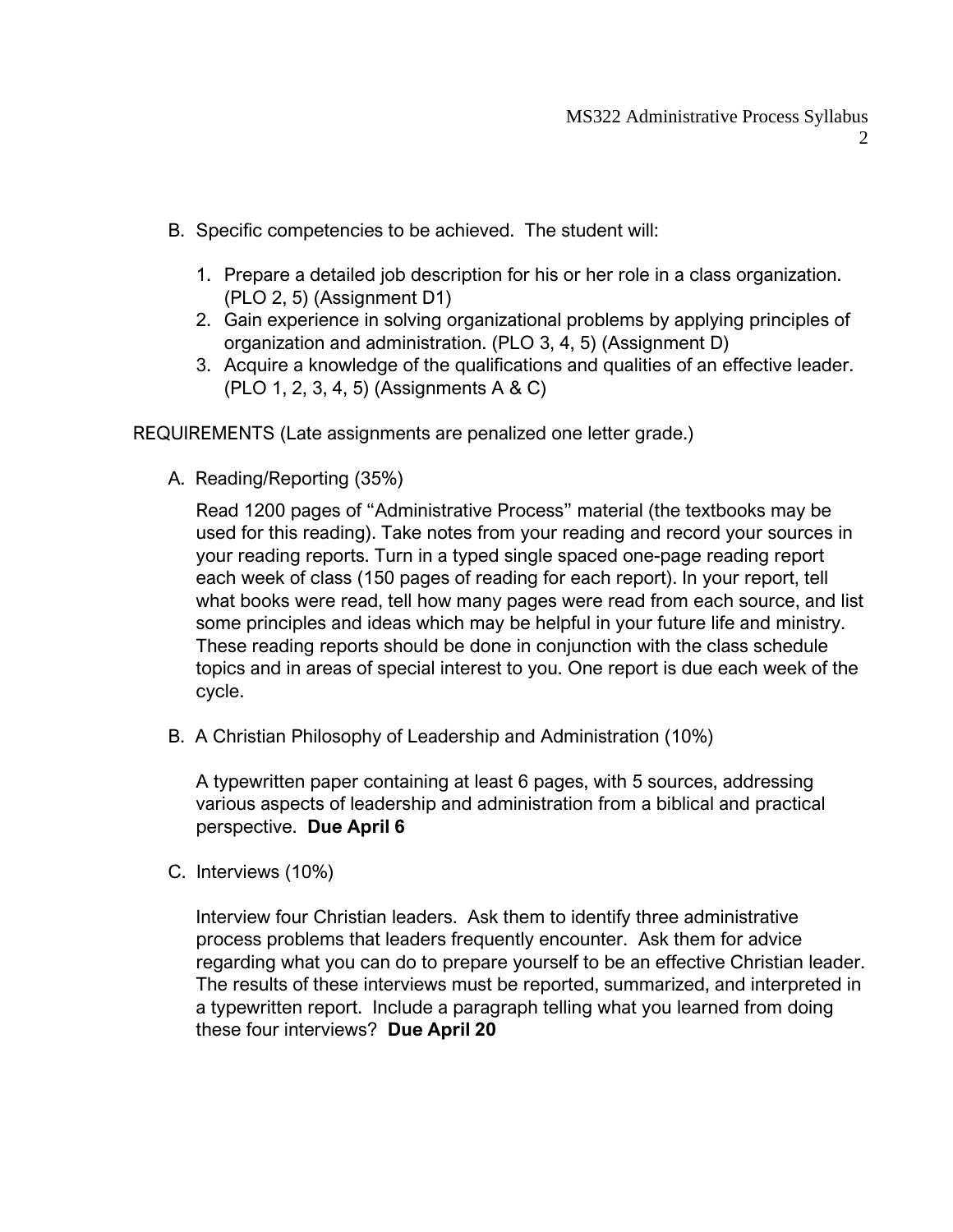- D. Type a one-page detailed job description for the leadership position that you wish to assume within our in-class organization. (5%) **Due March 23**
- E. Administrative Process Class Project (25%)

Each student will participate in the administrative processes of an organization that will be formed during the class sessions. At the end of the course, submit a typewritten report discussing your involvement in the following seven activities: **Due May 4**

1.Writing a detailed job description for your leadership position in the class organization. 2.Developing group plans within the class organization. 3.Planning and conducting an organizational meeting. 4.Initiating group action. 5.Identifying areas that needed adjustments and telling what corrective actions were taken. 6.Your involvement in other student's projects. 7.A completed "Role Identification Form" (Rush, pg. 62).

F. Final Exam (15%). **Due May 4**

#### **METHODS**

Lecture, question and answer, discussion, role play, group work, research, and reports are utilized in this course.

#### Grading:

| Reading/Reporting      | 35% |
|------------------------|-----|
| Assignments B, C, D, E | 50% |
| Final Exam             | 15% |

## ATTENDANCE REQUIREMENTS

 Attending this course during the class sessions (8-11am CT) is required. Online students will attend class sessions through livestream and "chat" in Canvas. Class videos will be uploaded to "canvas" and can be found under the heading "pages". If you miss a class session, your course grade will be lowered one letter grade for each class session missed.

#### **MATERIALS**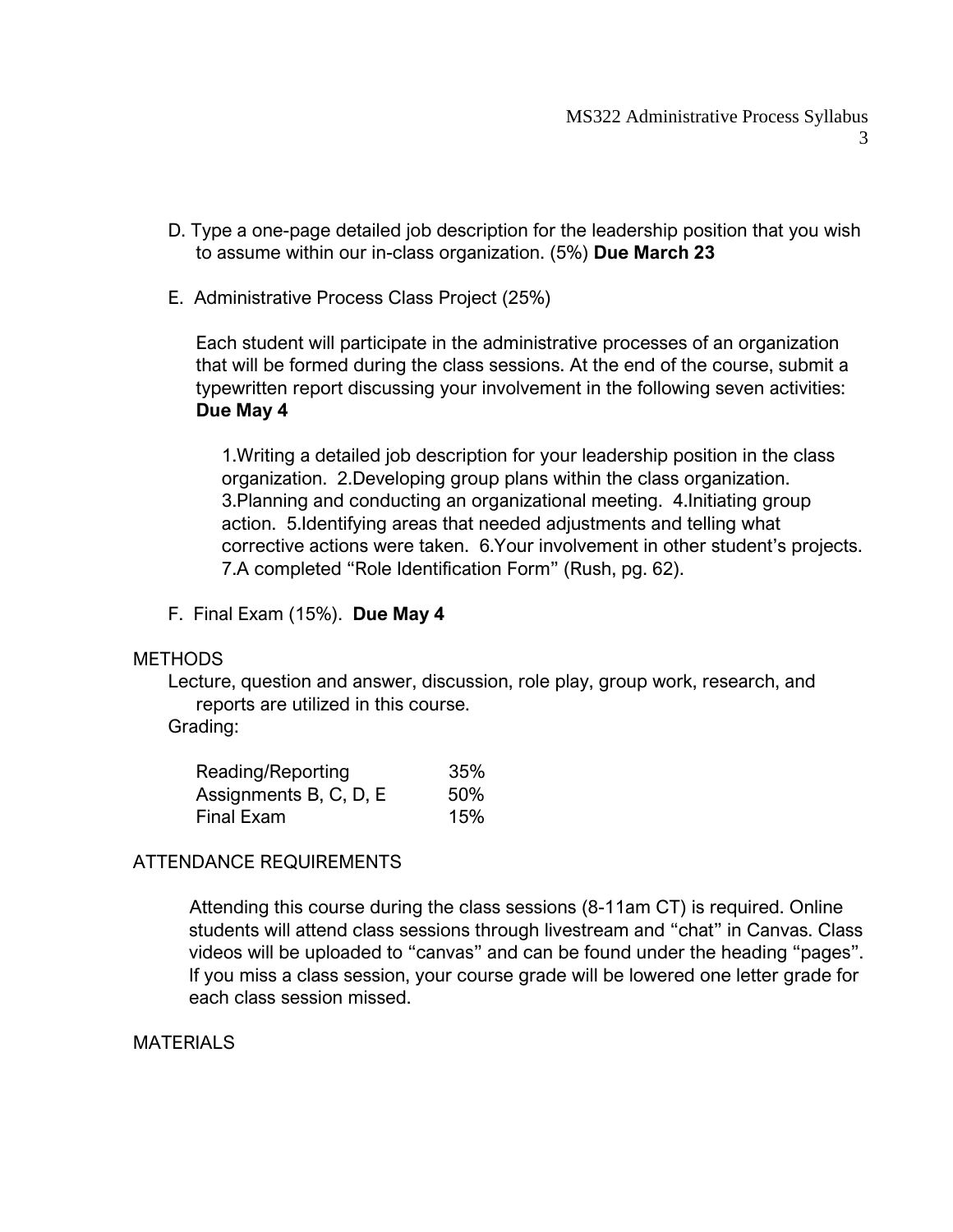Required Textbooks

Strategy for Leadership, Dayton & Engstrom, Fleming H. Revell, ISBN 080071590X. Cost \$50 Management: A Biblical Approach, Myron Rush, David C. Cook, ISBN 0781437458. Cost \$61 Feeding and Leading, Kenneth O. Gangel, Baker Books, ISBN 0801063310. Cost \$28 Esv Global Study Bible, Ajith Fernando, Editor. Crossway Bibles, 2012, Kindle Edition, ASIN B009NL7244. Cost \$1

The Bible is a required textbook in every course at Calvary University. To facilitate academic level study, students are required to use for assignments and research an English translation or version of the Bible based on formal equivalence (meaning that the translation is generally word-for-word from the original languages), including any of the following translations: New American Standard (NASB), English Standard Version (ESV), New King James (NKJV), or King James (KJV). Other translations and versions based on dynamic equivalence (paraphrase and thought-for-thought translations like NLT and NIV) may be used as supplemental sources. Please ask the professor if you have questions about a particular translation or version.

Reserved Books in the Library

C. H. Spurgeon on Spiritual Leadership, Steve Miller Courageous Leadership, Bill Hybels Elders and Leaders: God's Plan for Leading the Church, Gene Getz Leadership 101, John C. Maxwell Leadership That Works, Leath Anderson The Servant Leader, Ken Blanchard and Phil Hodges Spiritual Leadership; J. Oswald Sanders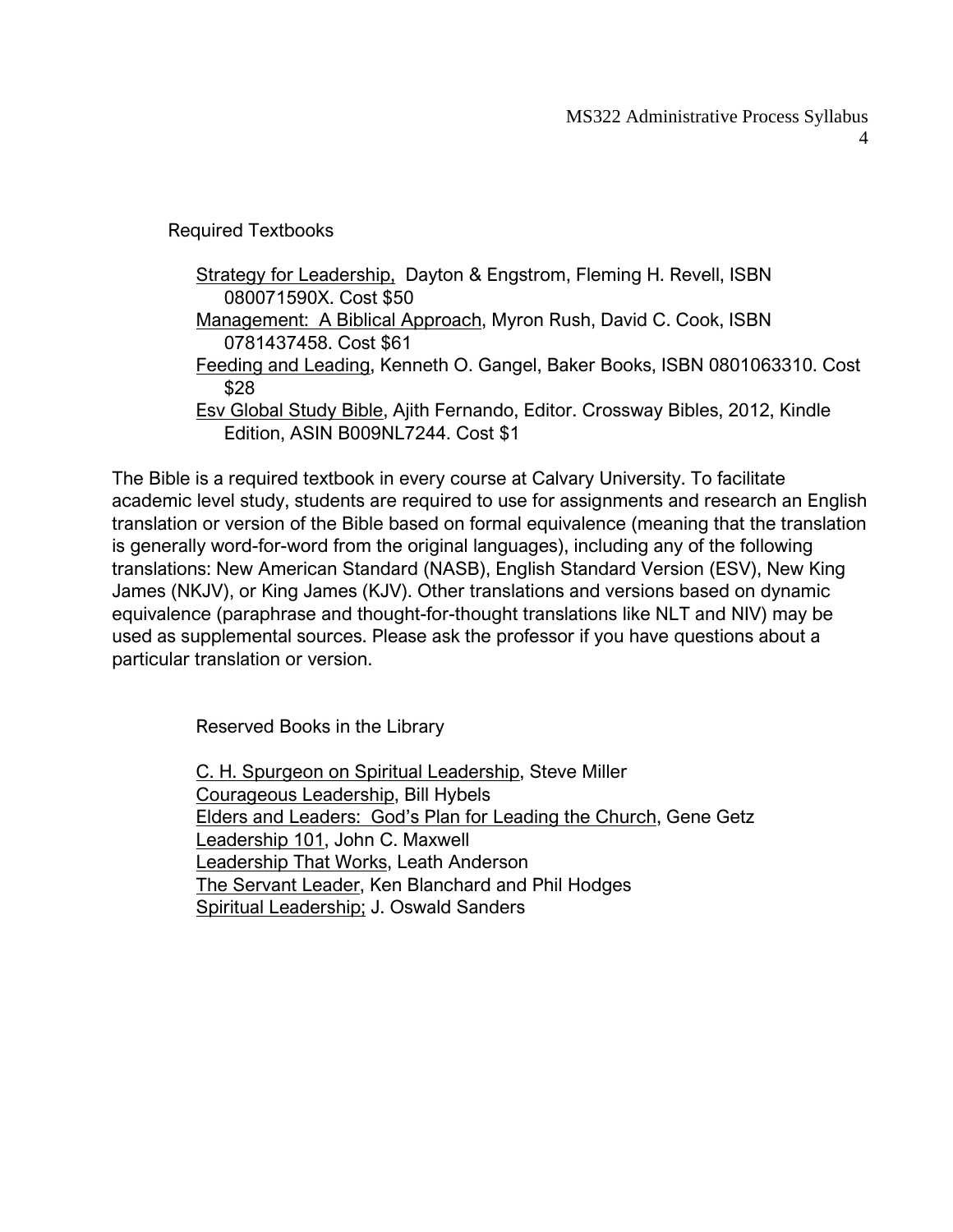# TENTATIVE CLASS SCHEDULE

| Week           | <u>Topic</u>                    | <b>Reading Resources</b>                                    |
|----------------|---------------------------------|-------------------------------------------------------------|
| 1              | Principles of Administration    | Dayton 1-4; Gangel 1;<br><b>Rush 1-2</b>                    |
| $\overline{2}$ | <b>Qualities of Leadership</b>  | Gangel 2-3, Rush<br>4 & 14; Sanders 3-12                    |
| $\mathfrak{B}$ | Goals, Priorities, and Plans    | Dayton 5-9; Gangel<br>5-7; Rush 6; Engstrom<br>$5-6$        |
| 4              | <b>Getting Organized</b>        | Dayton 10-13; Gangel<br>4 & 18; Rush 10;<br>Engstrom 25-28  |
| 4              | Decision Making and Delegation  | Gangel 10-11; Rush<br>7-9; Sanders 13-16;<br>Engstrom 17-18 |
| 5              | Supervision                     | Dayton 14-15; Gangel<br>19; Rush 10;                        |
| 5              | <b>Effective Communication</b>  | Engstrom 4<br>Gangel 14; Rush 8;<br>Engstrom 13             |
| 6              | Motivation                      | Gangel 10; Rush<br>11-12; Engstrom 15                       |
| 6              | Overcoming Resistance to Change | Gangel 9; Rush 13;<br>Engstrom 16                           |
| 7              | <b>Human Relations</b>          | Gangel 13-15; Rush 5;<br>Engstrom 14 & 19                   |
| 8              | <b>Leadership Training</b>      | Gangel 8, 16, 17, 20;<br>Rush 15; Sanders<br>$17 - 18$      |